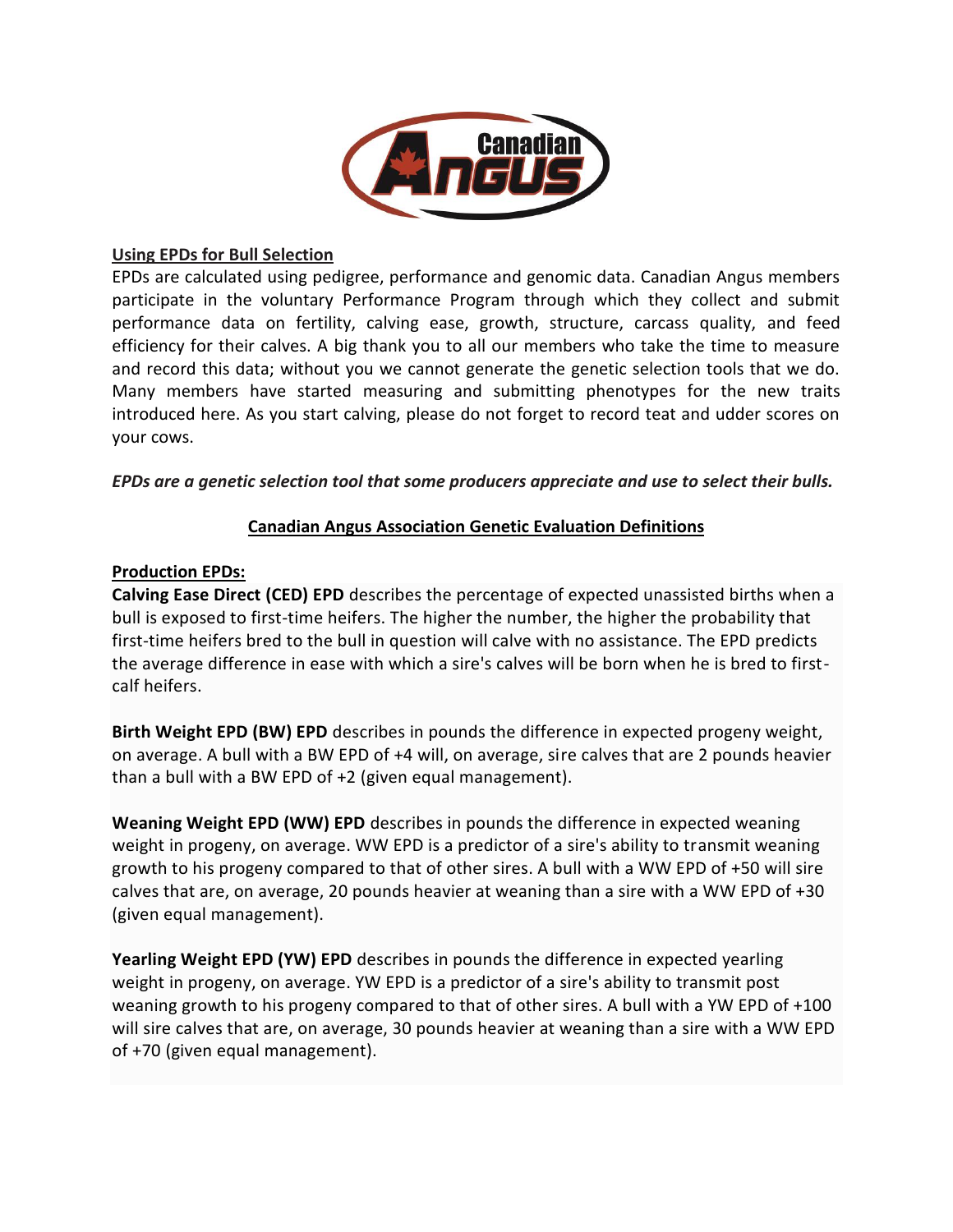**Residual Average Daily Gain (RADG) EPD** describes an animal's ability to grow post weaning on a constant amount of feed. RADG EPD, expressed in pounds per day, is a predictor of a sire's genetic ability for postweaning gain in future progeny compared to that of other sires, given a constant amount of feed consumed. A bull with an RADG EPD of +1.5 will sire calves that, on average, will grow 1 extra pound per day more than calves from another bull with an RADG EPD of 0.5—on the same amount of feed.

**Dry Matter Intake (DMI) EPD** describes the feed intake potential for weaned calves from one sire compared to the feed intake potential of calves from another sire. This EPD is expressed in pounds per day. Weaned calves from Sire A with a DMI EPD of 0.50 will eat approximately 0.5 pounds of dry matter a day more than weaned calves from Sire B with a DMI EPD of 0.00. This EPD should also be used in conjunction with a growth EPD, such as YW EPD, as unlike RADG EPD, it does not include a growth component. Used independently of a growth EPD the DMI EPD selects solely for appetite.

**Scrotal Circumference EPD (SC) EPD** describes the difference in average scrotal circumference in sons. Expressed in centimetres, a sire with an SC EPD of 1.2 will, on average, have sons with scrotal circumference that is 1 centimetre larger than the sons from a sire with an SC EPD of 0.2. SC EPD has also been correlated with daughter's age at puberty and progeny fertility.

**Docility (Doc) EPD** is expressed as a difference in yearling cattle temperament, with a higher value indicating more favourable docility. It predicts the average difference of progeny from a sire in comparison with another sire's calves. In herds where temperament problems are not an issue, this expected difference would not be realized.

**Claw Set (Claw) EPD** is expressed in units of claw-set score, with a lower EPD being more favourable indicating a sire will produce progeny with more functional claw set. Ideally, toes are symmetrical, even and appropriately spaced.

**Foot Angle (Angle) EPD** is expressed in units of foot-angle score, with a lower EPD being more favourable indicating a sire will produce progeny with more ideal foot angle. The ideal is a 45 degree angle at the pastern joint with appropriate toe length and heel depth.

# **Carcass EPDs:**

**Carcass Weight (CW) EPD** is expressed in pounds and is a predictor of the differences in hot carcass weight of a sire's progeny compared to progeny of other sires. A bull with a CW EPD of +30 will sire calves that, on average, will result in 10 pounds more hot carcass weight than the progeny of a bull with CW EPD of +20.

**Marbling (Marb) EPD** describes the marbling potential of calves from one bull compared to the calves from another bull, given the same management. This EPD is expressed as the difference in grade score. Given the same management, the calves from a bull with a Marb EPD of 0.6 will marble  $\frac{1}{2}$  a grade score better than the calves from a bull with a Marb EPD of 0.1.